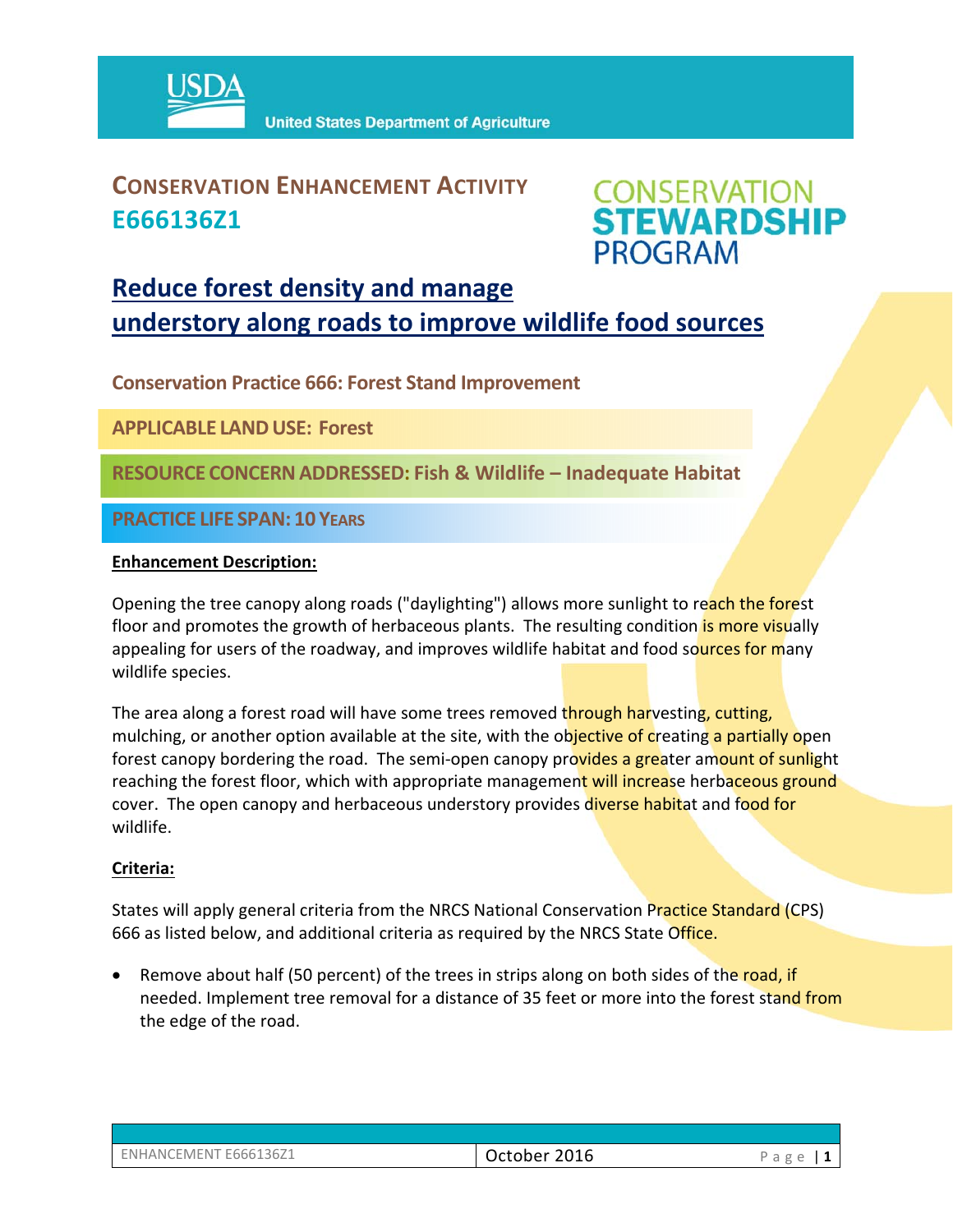- **United States Department of Agriculture**
- Implement forest stand improvement activities in ways that avoid or minimize soil erosion, compaction, rutting, and damage to remaining vegetation, and that maintain hydrologic conditions. Protect site resources by selecting the method, felling direction and timing of tree felling,



and heavy equipment operation. For temporary access use CPS Forest Trails and Landings (655), to protect soil and site resources from vehicle impacts.

- The enhancement will comply with all applicable federal, state, and local laws and regulations, and with States' Forestry Best Management Practices for Water Quality.
- Wetland compliance and highly erodible land regulations must be followed.
- Trees removed during the daylighting process having marketable quality may be sold. Retain desirable species with large healthy crowns, and trees and shrubs that provide a diversity of wildlife food sources. Remove trees that are:
	- o At high risk of mortality or failure (unless retained as a wildlife tree at a safe distance from the road)
	- o Of low crown vigor
	- o Of poor stem form and quality
	- o Less‐desirable species.
- Trees that cannot be sold may be removed by cutting, mulching, firewood distribution, or other means to reduce the canopy and allow sunlight to reach the forest floor. Trees further away from the road may be killed and left standing as snags, if they will not fall onto the road.
- Minimize damage to residual trees during the daylighting process.
- Refer to criteria in CPS Integrated Pest Management (Code 595) to assist with site-specific strategies for pest prevention, pest avoidance, pest monitoring, and pest suppression. Time tree felling to avoid buildup of insect or disease populations.
- Where slash and debris will be generated, use CPS Woody Residue Treatment (Code 384), to appropriately treat slash and debris, as necessary, to assure that it will not present an unacceptable fire, safety, environmental, or pest hazard. Remaining woody material will be placed so that it does not interfere with the intended purpose or other management activities. Do not burn vegetative residues except where fire hazard or threats from diseases and insects are of concern or when other management objectives are best achieved through burning. When slash and other debris will be burned onsite use CPS Prescribed Burning (Code 338).

| EMENT E666136Z1<br>ENHANCEI | 2016<br>October | $\sim$ |
|-----------------------------|-----------------|--------|
|-----------------------------|-----------------|--------|